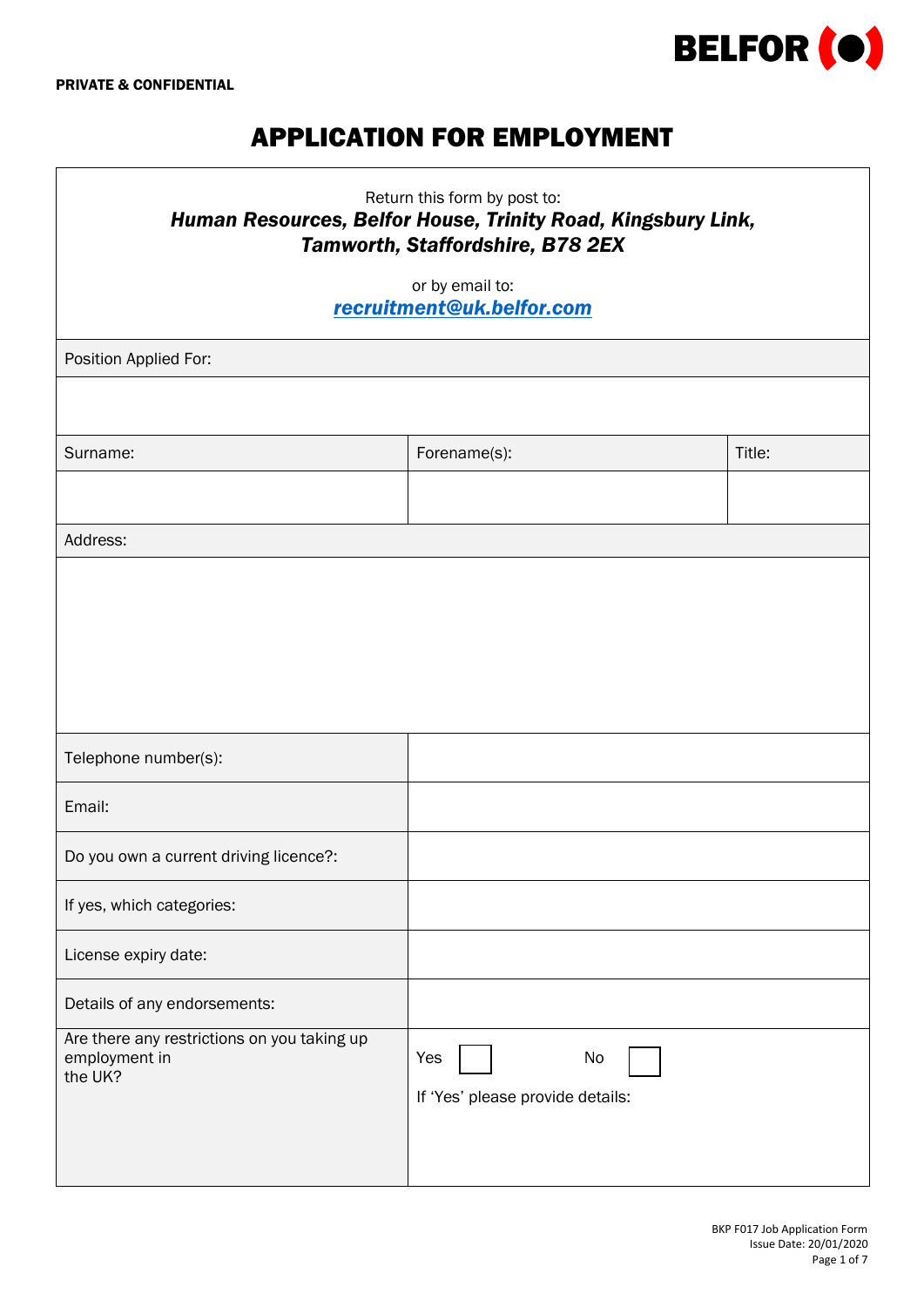

#### PRIVATE & CONFIDENTIAL

# EDUCATION

| Schools               | <b>Qualifications Gained</b> |  |  |
|-----------------------|------------------------------|--|--|
|                       |                              |  |  |
|                       |                              |  |  |
|                       |                              |  |  |
|                       |                              |  |  |
|                       |                              |  |  |
|                       |                              |  |  |
|                       |                              |  |  |
|                       |                              |  |  |
|                       |                              |  |  |
|                       |                              |  |  |
|                       |                              |  |  |
|                       |                              |  |  |
| Colleges/Universities | <b>Qualifications Gained</b> |  |  |
|                       |                              |  |  |
|                       |                              |  |  |
|                       |                              |  |  |
|                       |                              |  |  |
|                       |                              |  |  |
|                       |                              |  |  |
|                       |                              |  |  |
|                       |                              |  |  |
|                       |                              |  |  |
|                       |                              |  |  |
|                       |                              |  |  |
|                       |                              |  |  |

\*Please provide additional information on separate sheets if needed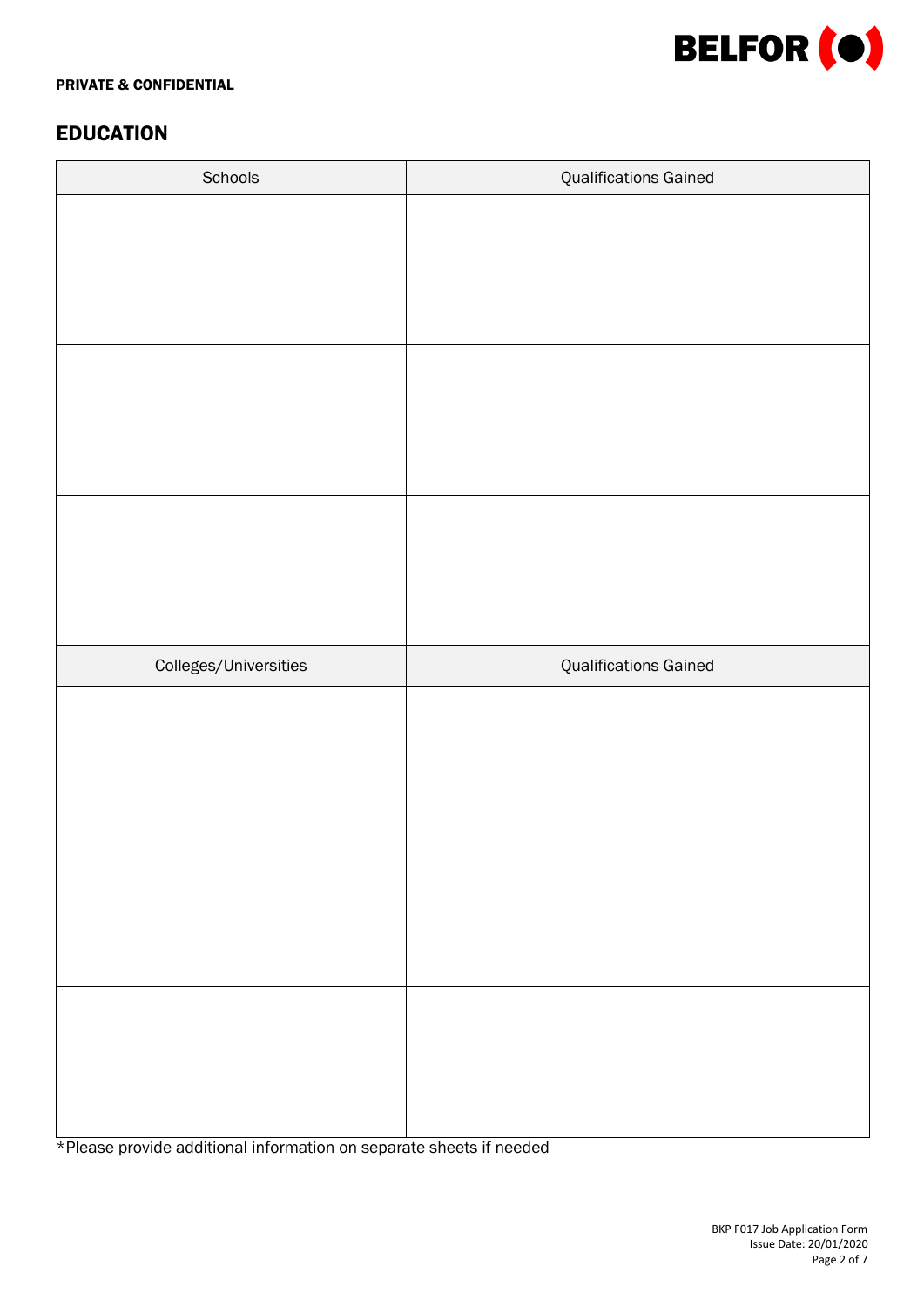

#### PRIVATE & CONFIDENTIAL

| <b>Other Training</b> | <b>Qualifications Gained</b> |  |  |
|-----------------------|------------------------------|--|--|
|                       |                              |  |  |
|                       |                              |  |  |
|                       |                              |  |  |
|                       |                              |  |  |
|                       |                              |  |  |
|                       |                              |  |  |
|                       |                              |  |  |
|                       |                              |  |  |
|                       |                              |  |  |
|                       |                              |  |  |
|                       |                              |  |  |
|                       |                              |  |  |
|                       |                              |  |  |
|                       |                              |  |  |
|                       |                              |  |  |
|                       |                              |  |  |
|                       |                              |  |  |
|                       |                              |  |  |
|                       |                              |  |  |
|                       |                              |  |  |
|                       |                              |  |  |
|                       |                              |  |  |
|                       |                              |  |  |

\*Please provide additional information on separate sheets if needed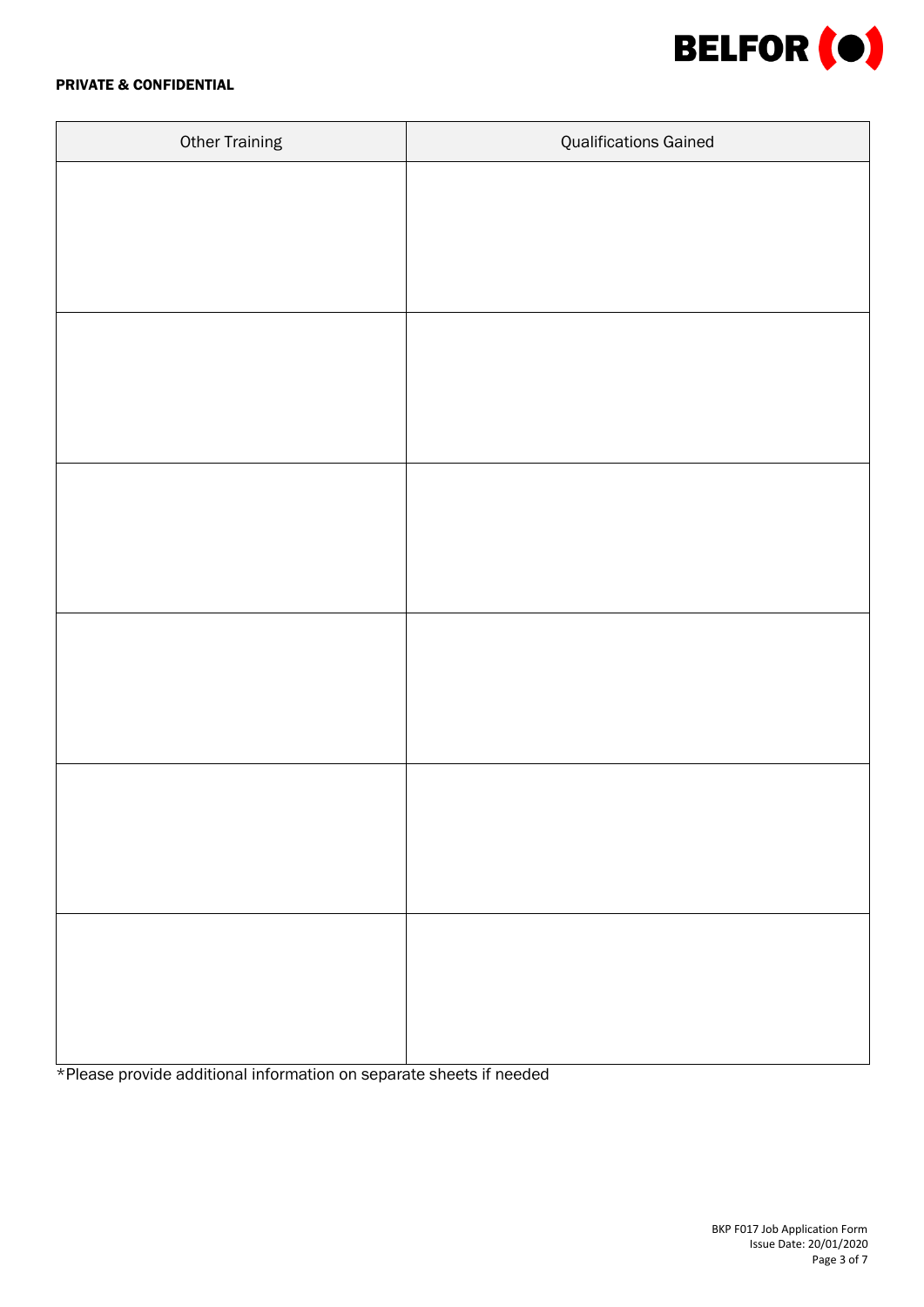

#### PRIVATE & CONFIDENTIAL

# EMPLOYMENT HISTORY

| From - To | Name & Address of<br>Employer | Job Title &<br>Duties | Start/Finish<br>Salary | Reason For Leaving |
|-----------|-------------------------------|-----------------------|------------------------|--------------------|
|           |                               |                       |                        |                    |
|           |                               |                       |                        |                    |
|           |                               |                       |                        |                    |
|           |                               |                       |                        |                    |
|           |                               |                       |                        |                    |
|           |                               |                       |                        |                    |
|           |                               |                       |                        |                    |
|           |                               |                       |                        |                    |
|           |                               |                       |                        |                    |
|           |                               |                       |                        |                    |
|           |                               |                       |                        |                    |
|           |                               |                       |                        |                    |
|           |                               |                       |                        |                    |
|           |                               |                       |                        |                    |
|           |                               |                       |                        |                    |
|           |                               |                       |                        |                    |
|           |                               |                       |                        |                    |
|           |                               |                       |                        |                    |

\*Please provide additional information on separate sheets if needed

Notice required in current post: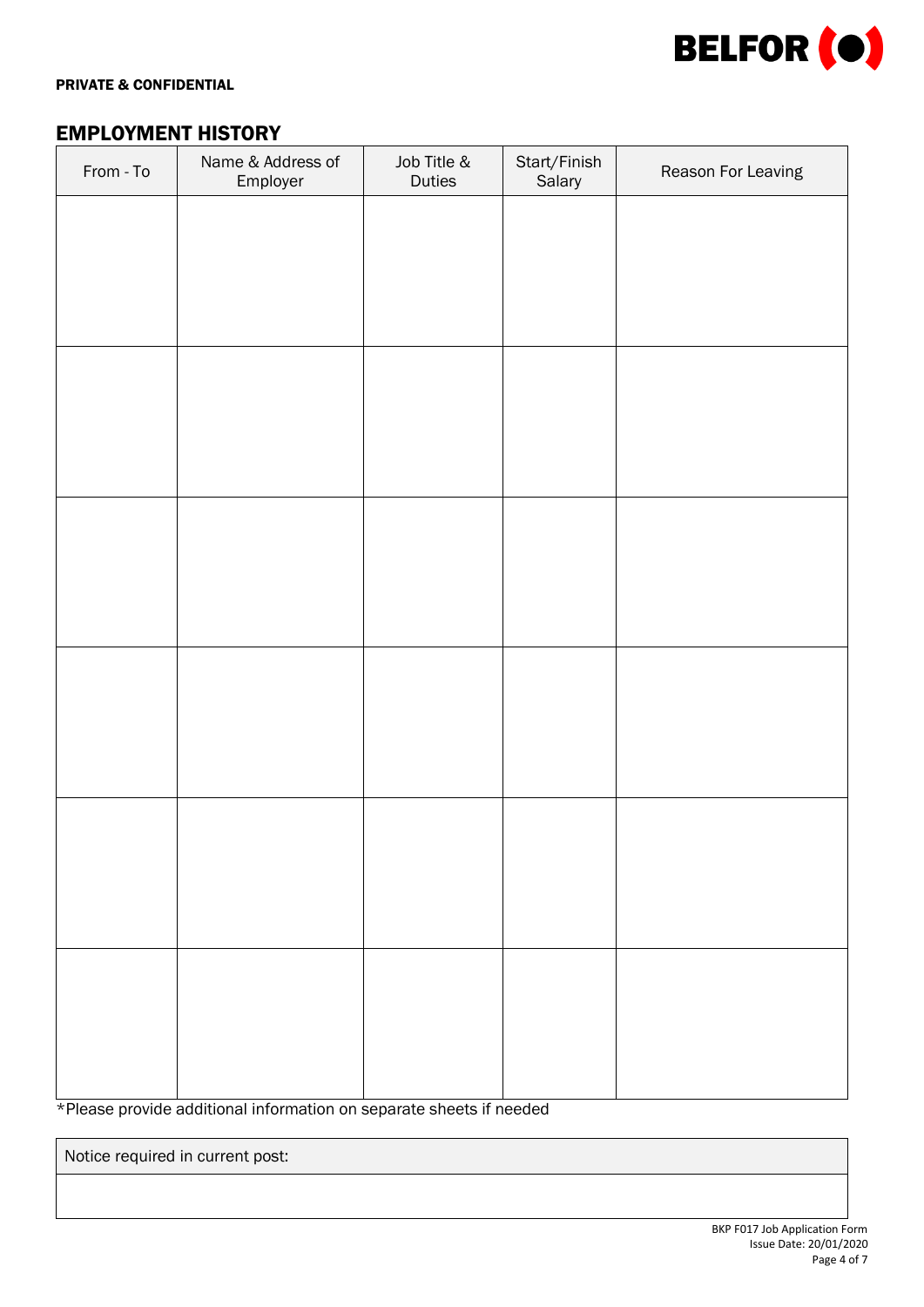

# **REFERENCES**

Please provide contact names and addresses covering a 2 year employment history from whom the company may obtain employment references. Should there only be one please provide a character reference.

### CRIMINAL RECORD

Please note any criminal convictions except those 'spent' under the Rehabilitation of Offenders Act 1974. If none, please state. If offered the role we may require you to consent to criminal record and Financial Sanctions and Credit checks if applicable for the role.

### LEISURE

Please note here your leisure interests, sports and hobbies, other pastimes, etc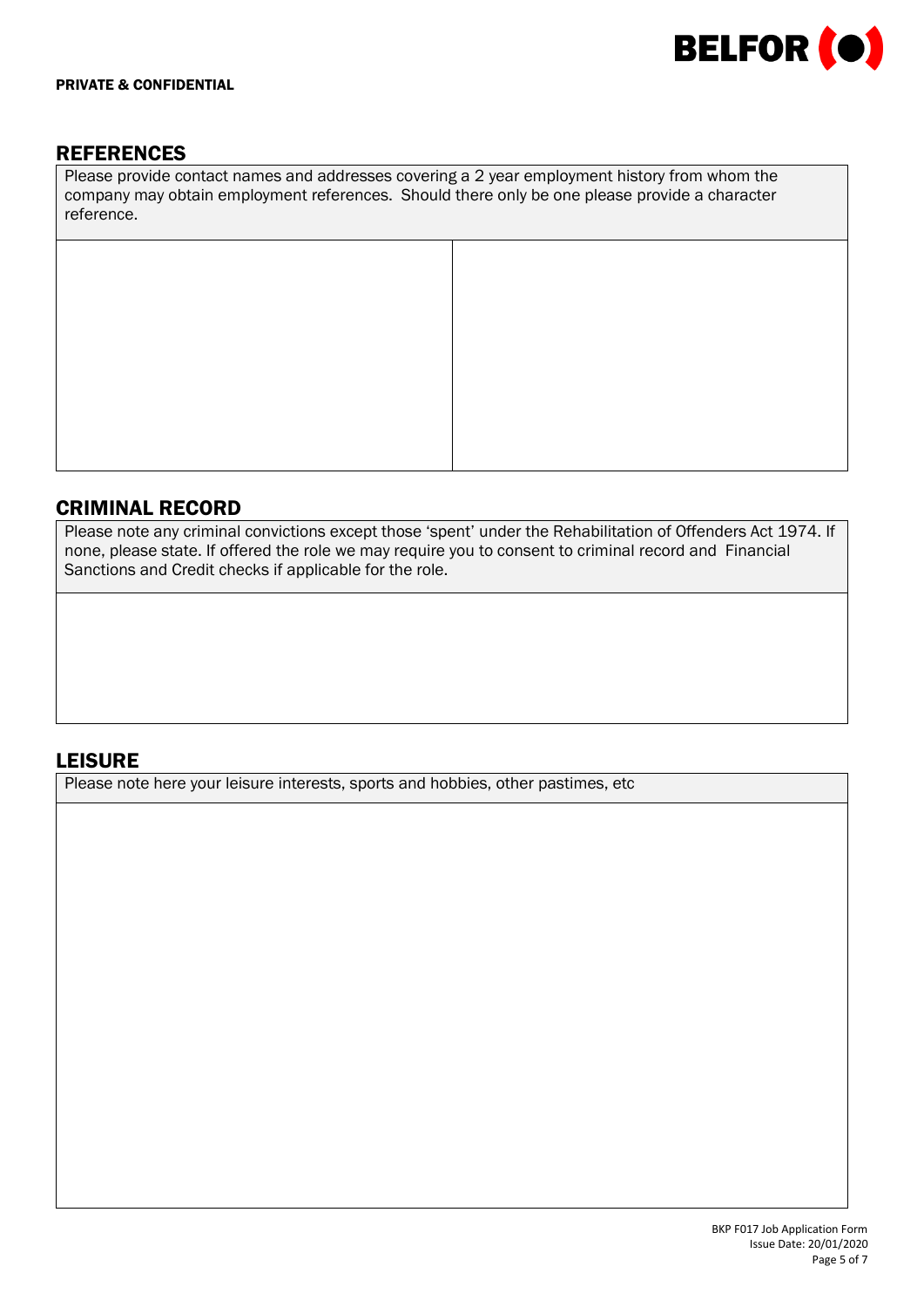

### GENERAL COMMENTS

Please detail here your specific reasons for this application, your main achievements to date and the strengths you would bring to the post.